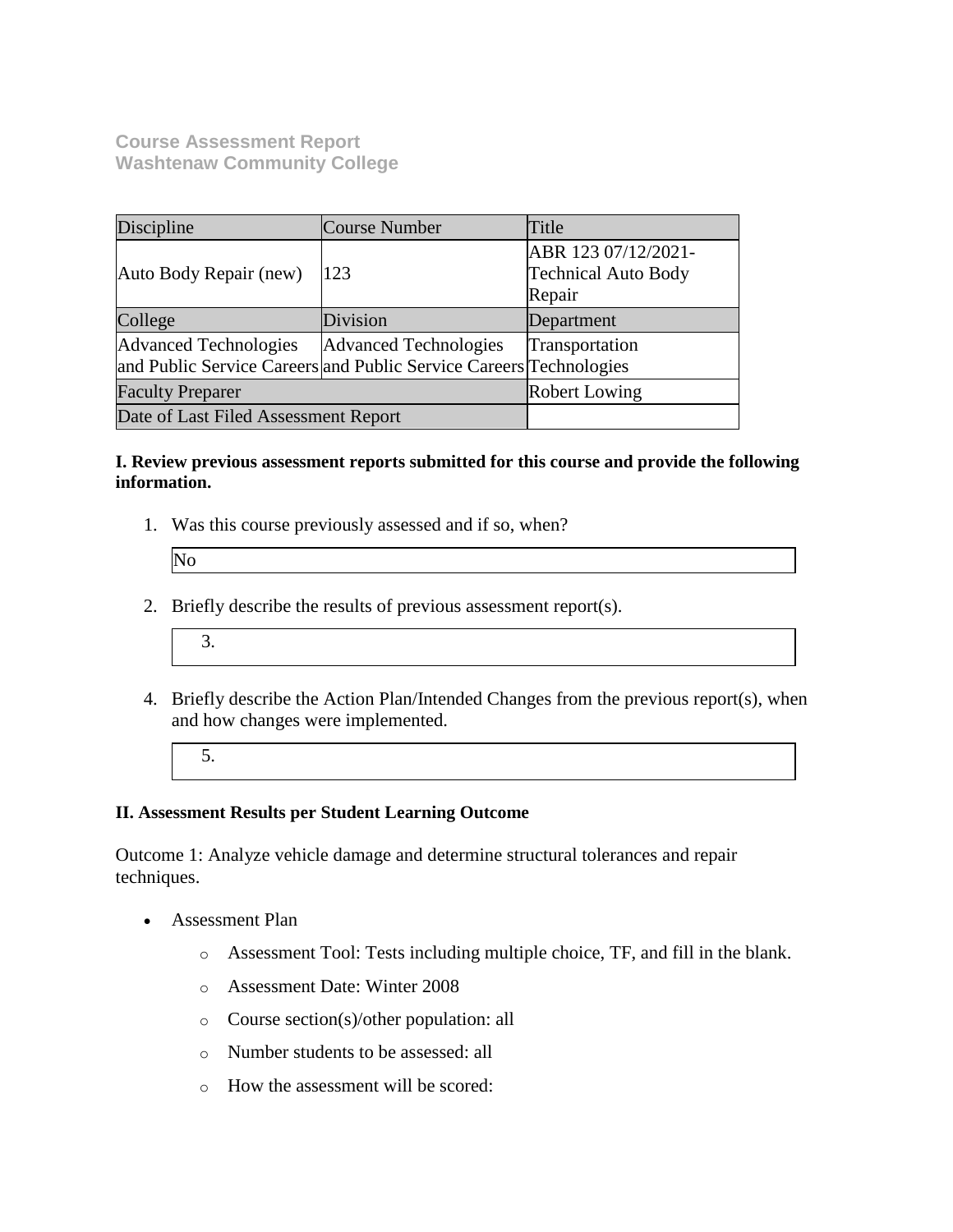- o Standard of success to be used for this assessment:
- o Who will score and analyze the data:
- 1. Indicate the Semester(s) and year(s) assessment data were collected for this report.

| Fall (indicate years below) below) | Winter (indicate years) | SP/SU (indicate years)<br>below) |
|------------------------------------|-------------------------|----------------------------------|
| 2020                               | 2021, 2020              |                                  |

| # of students enrolled | # of students assessed |
|------------------------|------------------------|
| 28                     |                        |

3. If the number of students assessed differs from the number of students enrolled, please explain why all enrolled students were not assessed, e.g. absence, withdrawal, or did not complete activity.

All students in all sections were assessed.

4. Describe how students from all populations (day students on campus, DL, MM, evening, extension center sites, etc.) were included in the assessment based on your selection criteria.

This is a face-to-face course that is offered once a semester. This assessment covers the past three semesters. Two previous semester were low in enrollment due to COVID; Winter 2020 had a full roster to gather data from. During COVID this course was taught mixed mode with an A group and a B group. Group A attended lab class one day a week while group B was instructed and worked online. Then group B would attend lab class the other day of the week while group A received instruction and worked online. This approach was implemented to reduce the number of students in the lab and give each student more room to social distance.

5. Describe the process used to assess this outcome. Include a brief description of this tool and how it was scored.

Four chapter test scores were combined and then averaged to find the percentage. This percentage was compared to the standard of success (85%) for this outcome. 80% of the students needed to score 85% or higher to meet the standard of success. Each chapter test had twenty questions worth a total of twenty points each and was scored using an answer key.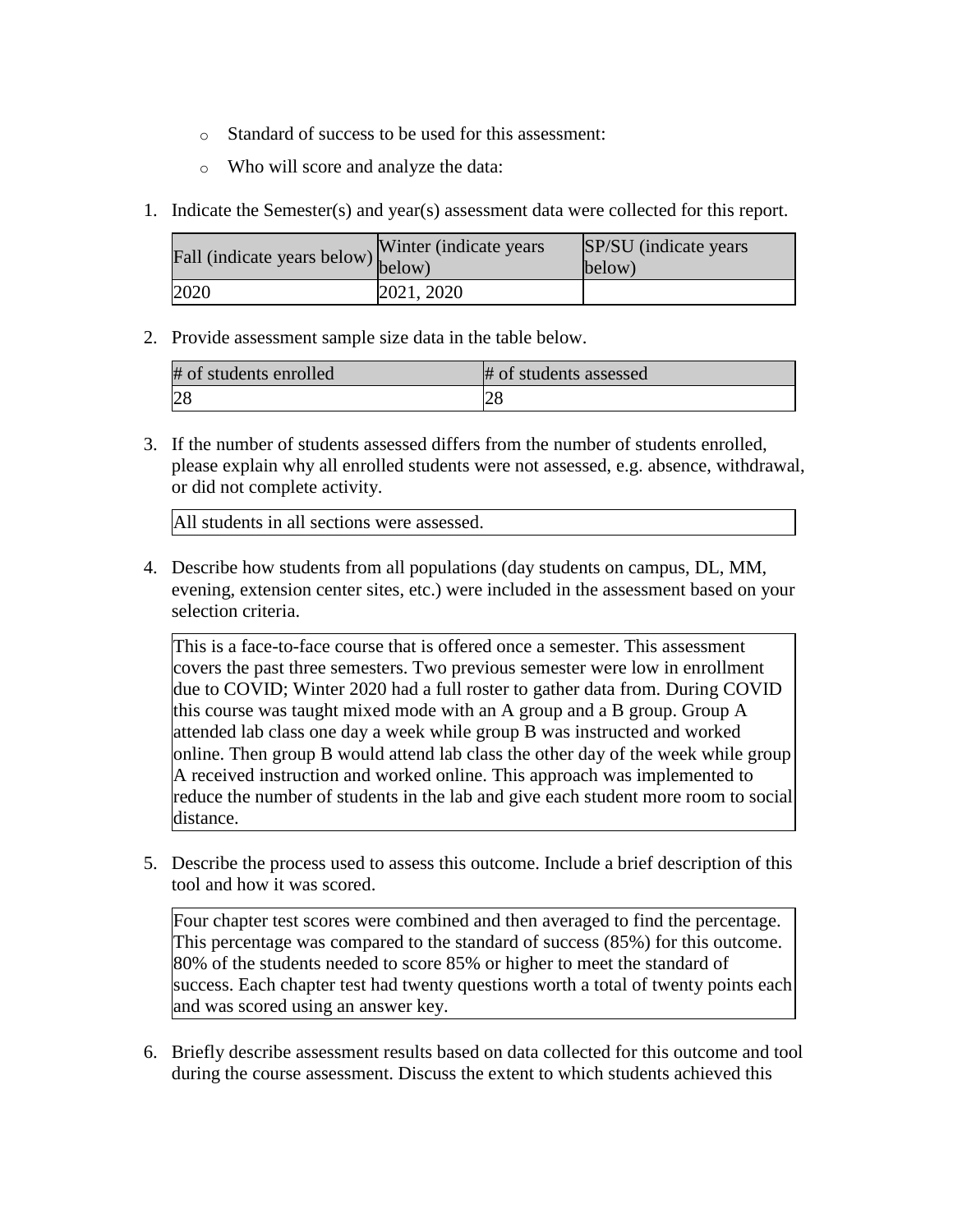Met Standard of Success: Yes

The results of the data collected for this outcome showed:

24 out of 28 or 85.7% of students met the standard of success of 85% or higher for this outcome. The data was collected from four chapter tests each with 20 questions and worth 20 points in total. This chapter test employed multiple-choice, T/F, and fill-in-the-blank questions.

The results showed that the students met the standard of success for this outcome.

7. Based on your interpretation of the assessment results, describe the areas of strength in student achievement of this learning outcome.

The students overall performed very well on the four specific chapter tests. These chapter tests are designed to test students' knowledge obtained from the textbook and are very important to this outcome. This a strong component when building a foundation in the collision repair industry.

8. Based on your analysis of student performance, discuss the areas in which student achievement of this learning outcome could be improved. If student met standard of success, you may wish to identify your plans for continuous improvement.

This course is meeting the needs of the students but we would like to dive deeper into the questions in each chapter test to further the focus on delivering the best possible information. Finding out what specific questions that students struggle with could be very helpful. The data for this course only included final scores and we were unable to receive answers to the individual questions. In the future, questions on tests need to be directly related to outcomes to assess the students' performance more effectively.

Outcome 2: Evaluate body panel damage and determine needed repair procedures and techniques.

- Assessment Plan
	- o Assessment Tool: Tests including multiple choice, TF, and fill in the blank.
	- o Assessment Date: Winter 2008
	- o Course section(s)/other population: all
	- o Number students to be assessed: all
	- o How the assessment will be scored: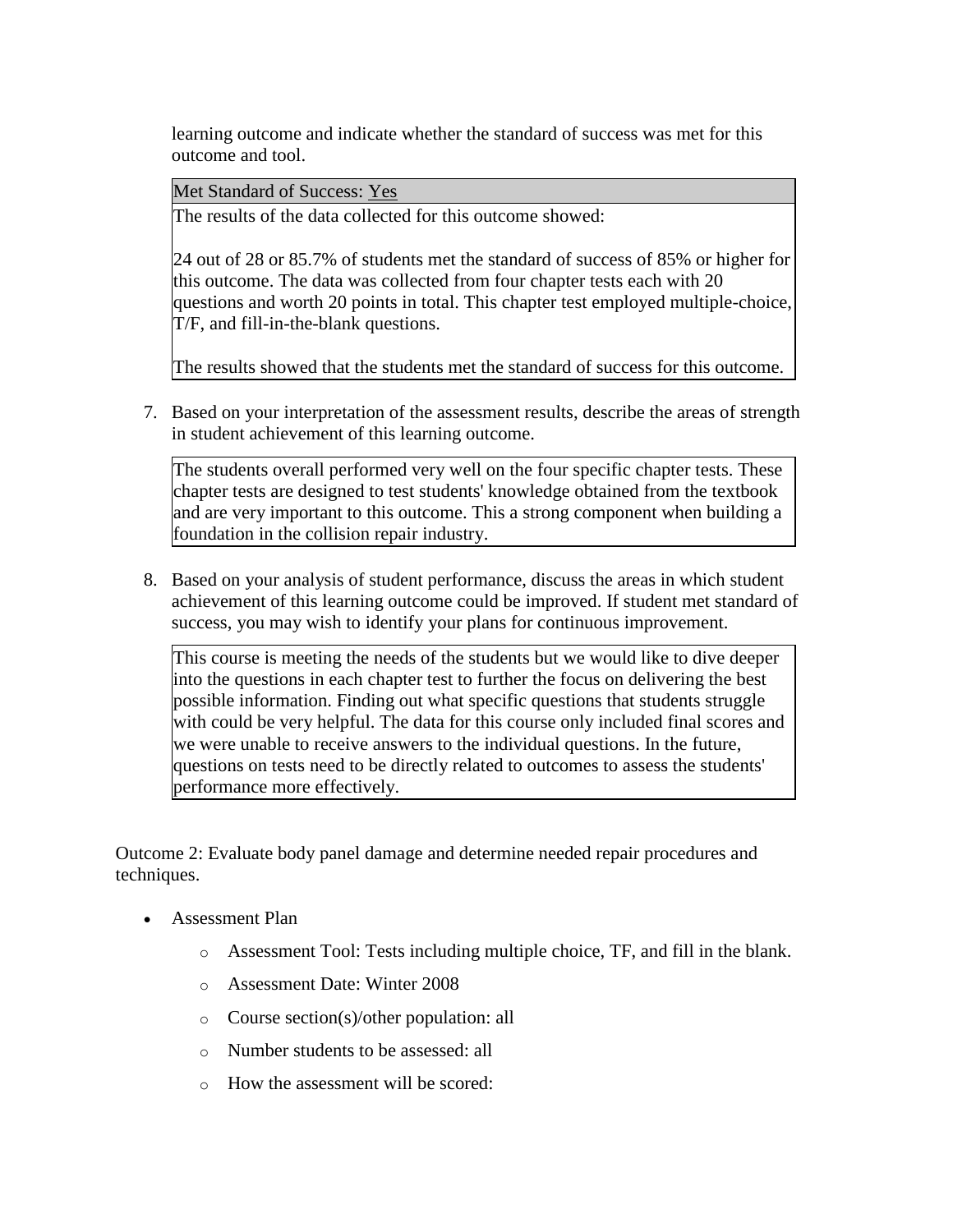- o Standard of success to be used for this assessment:
- o Who will score and analyze the data:
- 1. Indicate the Semester(s) and year(s) assessment data were collected for this report.

| Fall (indicate years below) below) | Winter (indicate years) | SP/SU (indicate years)<br>below) |
|------------------------------------|-------------------------|----------------------------------|
| 2020                               | 2021, 2020              |                                  |

| # of students enrolled | # of students assessed |
|------------------------|------------------------|
| 28                     |                        |

3. If the number of students assessed differs from the number of students enrolled, please explain why all enrolled students were not assessed, e.g. absence, withdrawal, or did not complete activity.

All students in all sections were assessed.

4. Describe how students from all populations (day students on campus, DL, MM, evening, extension center sites, etc.) were included in the assessment based on your selection criteria.

This is a face-to-face course that is offered once a semester. This assessment covers the past three semesters. Two previous semester were low in enrollment due to COVID, Winter 2020 had a full roster to gather data from. During COVID this course was taught mixed mode with an A group and a B group. Group A attended lab class one day a week while group B was instructed and worked online. Then group B would attend lab class the other day of the week while group A received instruction and worked online. This approach was implemented to reduce the number of students in the lab and give each student more room to social distance.

5. Describe the process used to assess this outcome. Include a brief description of this tool and how it was scored.

Three chapter test scores were combined then averaged to find the percentage. This percentage was compared to the standard of success (85%) for this outcome. 80% of the students needed to score 85% or higher to meet the standard of success. Each chapter test had twenty questions worth a total of twenty points each and was scored using an answer key.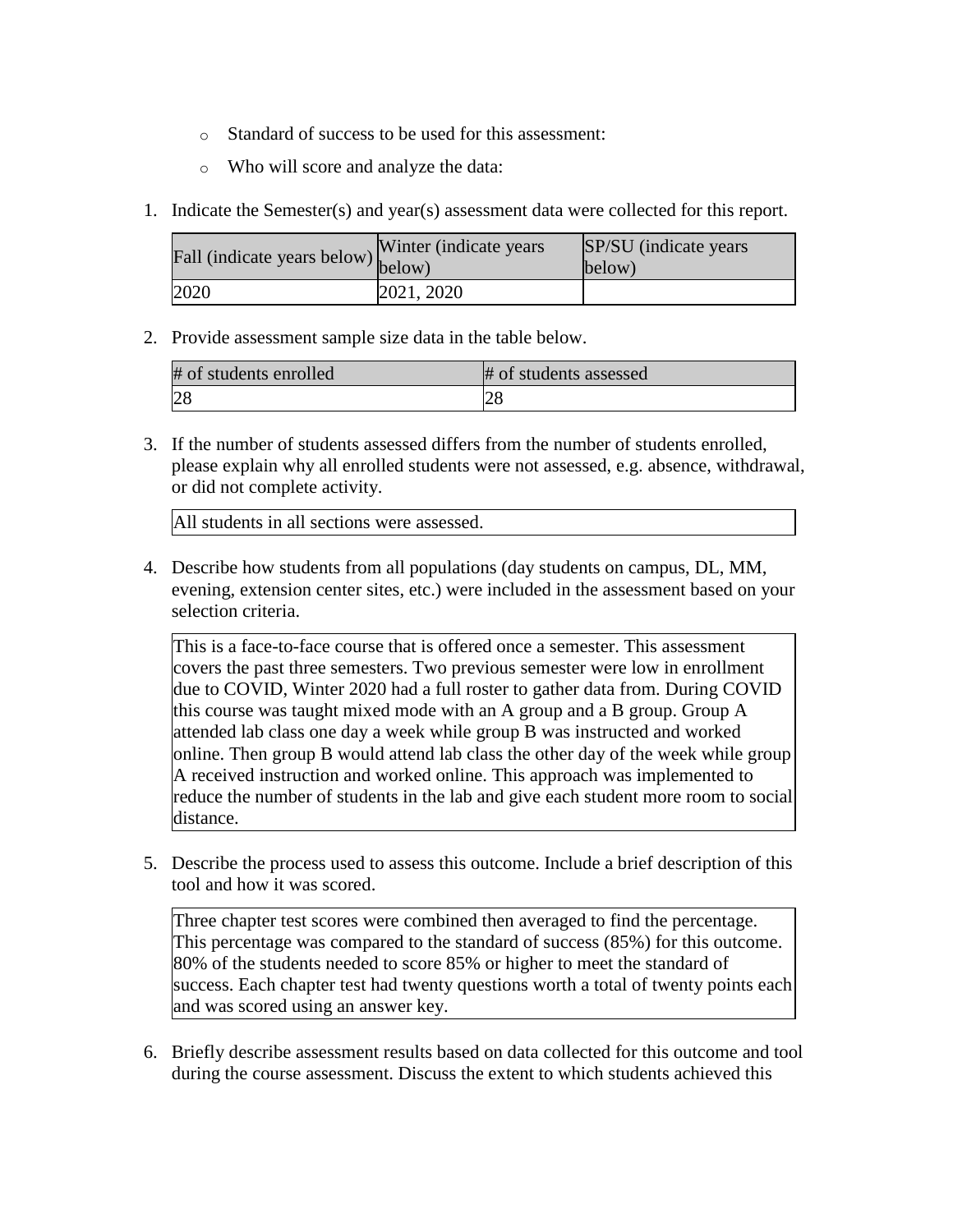Met Standard of Success: Yes

The results of the data collected for this outcome showed:

23 out of 28 or 82% of students met the standard of success of 85% or higher for this outcome. The data was collected from three chapter tests each with 20 questions and worth 20 points in total. These chapter tests employed multiple choice, T/F, and fill-in-the blanks questions.

The results showed that the students met the standard of success for this outcome.

7. Based on your interpretation of the assessment results, describe the areas of strength in student achievement of this learning outcome.

The students overall performed very well on the three specific chapter tests. These chapter tests are designed to test students' knowledge obtained from the textbook and are very important to this outcome. This is a strong component when building a foundation in the collision repair industry.

8. Based on your analysis of student performance, discuss the areas in which student achievement of this learning outcome could be improved. If student met standard of success, you may wish to identify your plans for continuous improvement.

This course is meeting the needs of the students but we would like to dive deeper into the questions in each chapter test to further the focus on delivering the best possible information. Finding out what specific questions that students struggle with could be very helpful. The data for this course only included final scores and we were unable to receive answers to the individual questions. In the future, questions on tests need to be directly related to outcomes to assess the students' performance more effectively.

Outcome 3: Identify and demonstrate principles of welding and cutting in accordance with I-CAR standards.

- Assessment Plan
	- o Assessment Tool: Student Achievment Record, midterm, quizzes and final exam.
	- o Assessment Date: Winter 2008
	- o Course section(s)/other population: all
	- o Number students to be assessed: all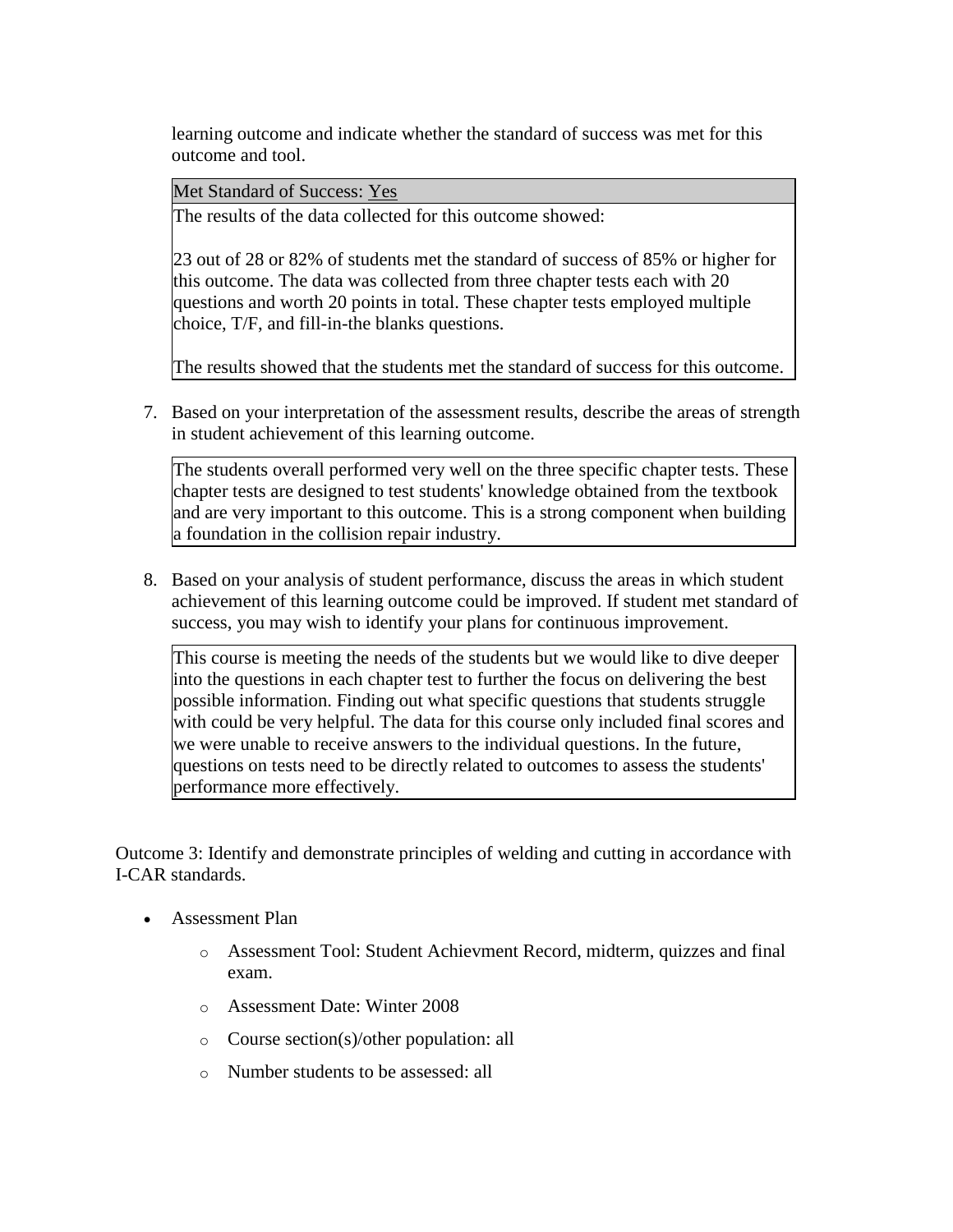- o How the assessment will be scored:
- o Standard of success to be used for this assessment:
- o Who will score and analyze the data:
- 1. Indicate the Semester(s) and year(s) assessment data were collected for this report.

| rall (indicate years below) below) | Winter (indicate years) | SP/SU (indicate years)<br>below) |
|------------------------------------|-------------------------|----------------------------------|
| 2020                               | 2021, 2020              |                                  |

| # of students enrolled | # of students assessed |
|------------------------|------------------------|
|                        | ∠o                     |

3. If the number of students assessed differs from the number of students enrolled, please explain why all enrolled students were not assessed, e.g. absence, withdrawal, or did not complete activity.

All students in all sections were assessed.

4. Describe how students from all populations (day students on campus, DL, MM, evening, extension center sites, etc.) were included in the assessment based on your selection criteria.

This is a face-to-face course that is offered once a semester. This assessment covers the past three semesters. Two previous semester were low in enrollment due to COVID, Winter 2020 had a full roster to gather data from. During COVID this course was taught mixed mode with an A group and a B group. Group A attended lab class one day a week while group B was instructed and worked online. Then group B would attend lab class the other day of the week while group A received instruction and worked online. This approach was implemented to reduce the number of students in the lab and give each student more room to social distance.

5. Describe the process used to assess this outcome. Include a brief description of this tool and how it was scored.

The quizzes, mid-term, final, and achievement record were scored and combined to find the average percentage. This percentage was then compared to the standard of success (85%). 80% of the students needed to score 85% or higher to meet the standard of success for this outcome.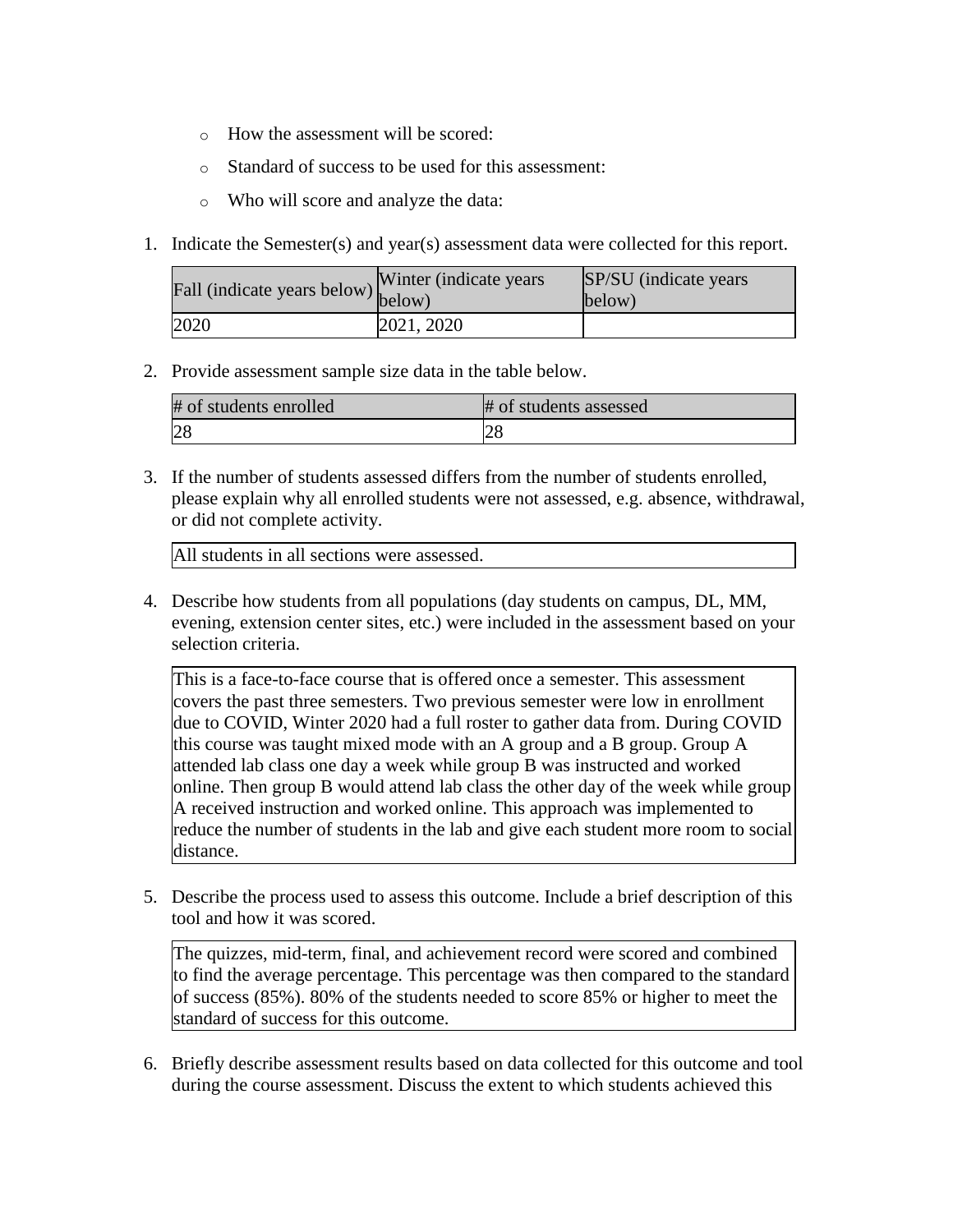Met Standard of Success: Yes

The results of the data collected for this outcome showed:

27 out of 28 or 96.4% of students met the standard of success 85% or higher for this outcome. The data was collected from two quizzes (10pts), the midterm (50pts), the final (100pts), and the Achievement record (300pts).

The results showed that the students met the standard of success for this outcome.

7. Based on your interpretation of the assessment results, describe the areas of strength in student achievement of this learning outcome.

Overall the students performed very well on all four categories of grading but in particular the students did exceptionally well on the achievement record. The achievement record is very important because it analyzes the hands-on skills that the students acquire throughout the semester. These skills can now translate into usable skills to be used in the industry of collision repair.

8. Based on your analysis of student performance, discuss the areas in which student achievement of this learning outcome could be improved. If student met standard of success, you may wish to identify your plans for continuous improvement.

This course is meeting the needs of the students but we would like to dive deeper into the questions in each chapter test to further the focus on delivering the best possible information. Finding out what specific questions that students struggle with could be very helpful. The data for this course only included final scores and we were unable to receive answers to the individual questions. In the future, questions on tests need to be directly related to outcomes to assess the students' performance more effectively. The achievement record would serve the students better as a skills checklist to be able to assess each individual skill set.

Outcome 4: Demonstrate ability to restore damaged panels to factory specifications.

- Assessment Plan
	- o Assessment Tool: Student Achievment Record, midterm, quizzes and final exam.
	- o Assessment Date: Winter 2008
	- o Course section(s)/other population: all
	- o Number students to be assessed: all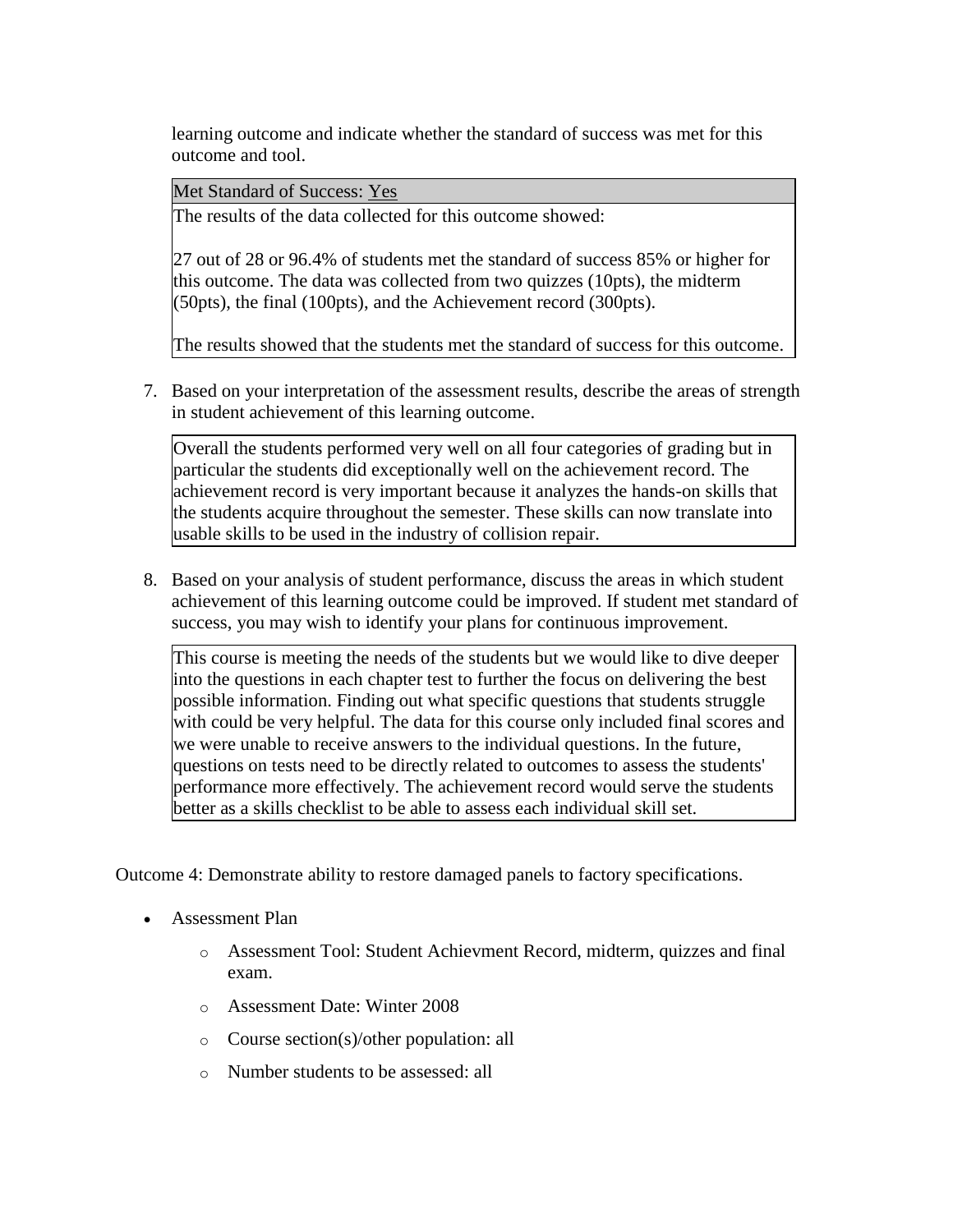- o How the assessment will be scored:
- o Standard of success to be used for this assessment:
- o Who will score and analyze the data:
- 1. Indicate the Semester(s) and year(s) assessment data were collected for this report.

| Fall (indicate years below) below) | Winter (indicate years) | SP/SU (indicate years)<br>below) |
|------------------------------------|-------------------------|----------------------------------|
| 2020                               | 2021, 2020              |                                  |

| # of students enrolled | # of students assessed |
|------------------------|------------------------|
|                        |                        |

3. If the number of students assessed differs from the number of students enrolled, please explain why all enrolled students were not assessed, e.g. absence, withdrawal, or did not complete activity.

All students in all sections were assessed.

4. Describe how students from all populations (day students on campus, DL, MM, evening, extension center sites, etc.) were included in the assessment based on your selection criteria.

This is a face-to-face course that is offered once a semester. This assessment covers the past three semesters. Two previous semester were low in enrollment due to COVID, Winter 2020 had a full roster to gather data from. During COVID this course was taught mixed mode with an A group and a B group. Group A attended lab class one day a week while group B were instructed and worked online. Then group B would attend lab class the other day of the week while group A received instruction and worked online. This approach was implemented to reduce the number of students in the lab and give each student more room to social distance.

5. Describe the process used to assess this outcome. Include a brief description of this tool and how it was scored.

The quizzes, mid-term, final, and achievement record were scored and combined to find the average percentage. This percentage was then compared to the standard of success (85%). 80% of the students needed to score 85% or higher to meet the standard of success for this outcome.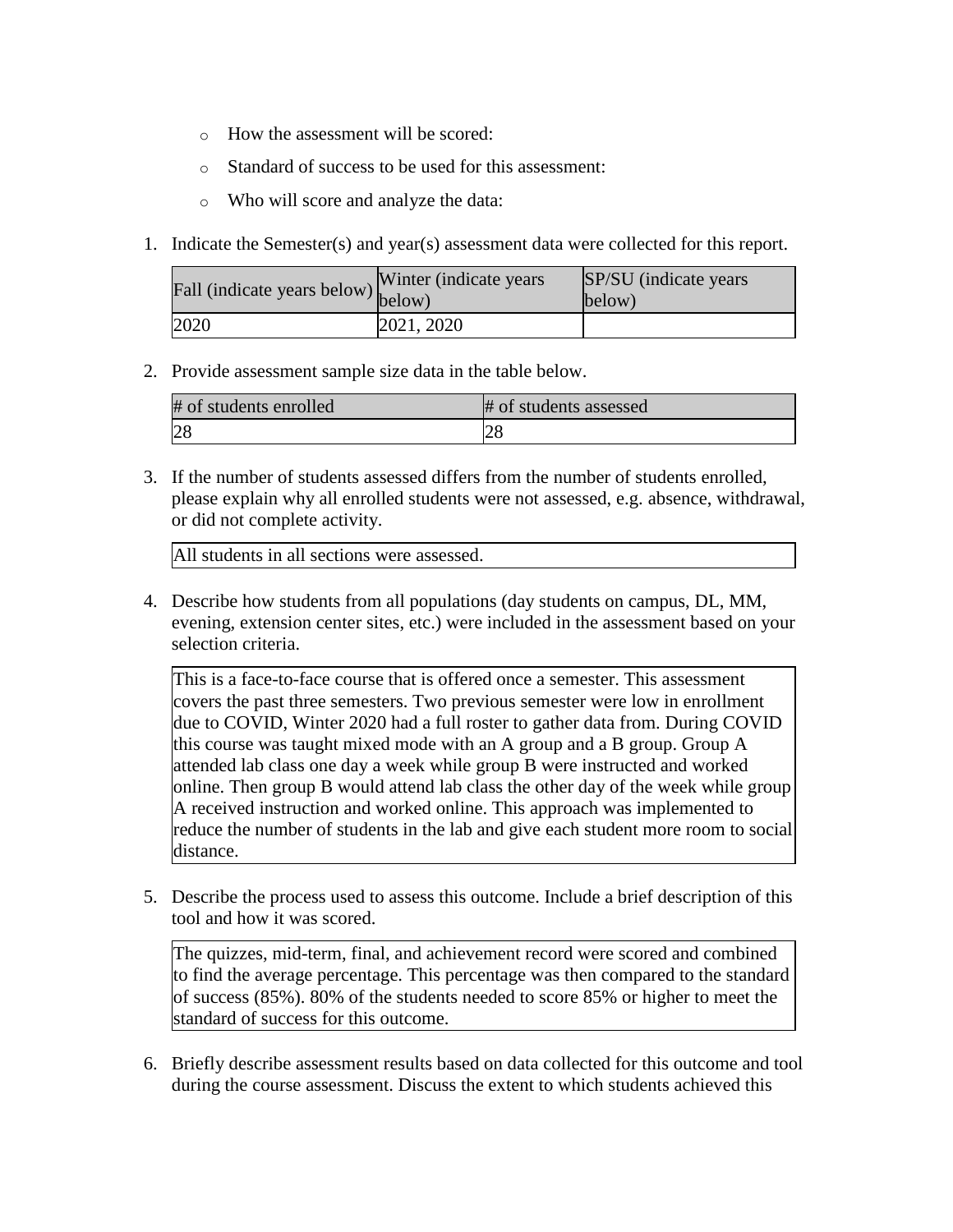Met Standard of Success: Yes

The results of the data collected for this outcome showed:

27 out of 28 or 96.4% of students met the standard of success 85% or higher for this outcome. The data was collected from two quizzes (10pts), the midterm (50pts), the final (100pts), and the Achievement record (300pts).

The results showed that the students met the standard of success for this outcome.

7. Based on your interpretation of the assessment results, describe the areas of strength in student achievement of this learning outcome.

Overall the students performed very well on all four categories of grading but in particular the students did exceptionally well on the achievement record. The achievement record is very important because it analyzes the hands-on skills that the students acquire throughout the semester. These skills can now translate into usable skills to be used in the industry of collision repair.

8. Based on your analysis of student performance, discuss the areas in which student achievement of this learning outcome could be improved. If student met standard of success, you may wish to identify your plans for continuous improvement.

This course is meeting the needs of the students but would like to dive deeper into the questions in each chapter test to further the focus on delivering the best possible information. Finding out what specific questions that students struggle with could be very helpful. The data for this course only included final scores and was unable to receive answers to the individual questions. In the future, questions on tests need to be directly related to outcomes to assess the students performance more effectively. The achievement record would serve the students better as a skills checklist to be able to assess each individual skill set.

### **III. Course Summary and Intended Changes Based on Assessment Results**

1. Based on the previous report's Intended Change(s) identified in Section I above, please discuss how effective the changes were in improving student learning.

No previous assessment report to comment on.

2. Describe your overall impression of how this course is meeting the needs of students. Did the assessment process bring to light anything about student achievement of learning outcomes that surprised you?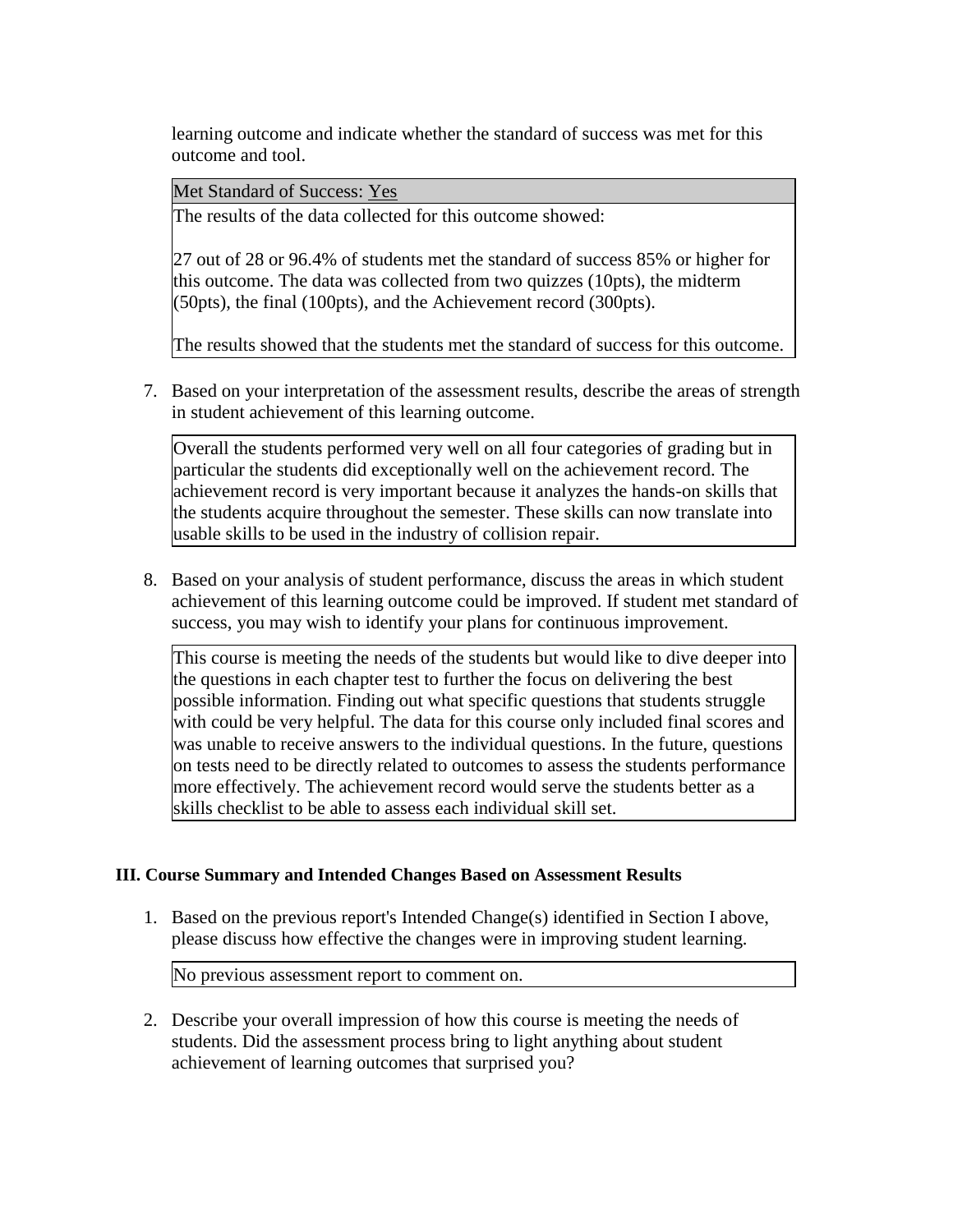I do feel that this course is currently meeting the needs of the students. This course uses both testing and hands-on skills to evaluate performance and this will be helpful for students moving forward in the industry. I would like to look into the data on a question by question basis to see if the class can be improved further.

3. Describe when and how this information, including the action plan, was or will be shared with Departmental Faculty.

This information will be shared with full-time faculty in my department at the scheduled department meeting.

4.

| Intended Change(s) |  |
|--------------------|--|
|                    |  |

| <b>Intended Change</b> | Description of the<br>change                                                                                                                                                                                                                                       | Rationale                                                                                                                                                                                                       | Implementation<br>Date |
|------------------------|--------------------------------------------------------------------------------------------------------------------------------------------------------------------------------------------------------------------------------------------------------------------|-----------------------------------------------------------------------------------------------------------------------------------------------------------------------------------------------------------------|------------------------|
| <b>Assessment Tool</b> | Change the<br>assessment tool for<br>outcome one and<br>two to read<br>outcome-related<br>questions. This<br>would be for all<br>tests given. This<br>would allow for<br>individual questions questions to track<br>being assessed<br>directly to the<br>outcomes. | We were not able to<br>get specific<br>question data for<br>each outcome, only<br>final scores. This is<br>the reason for<br>changing to specific<br>outcome-related<br>student success<br>further.             | 2021                   |
| <b>Assessment Tool</b> | Change the<br>assessment tool for<br>outcome three and<br>four to read skills<br>checklist. This<br>would replace the<br>student achievement<br>record.                                                                                                            | This would allow<br>better tracking of<br>student hands-on<br>skill sets related<br>directly to the<br>outcome. This<br>would also provide<br>better data to<br>analyze student<br>strengths and<br>weaknesses. | 2021                   |

- 5. Is there anything that you would like to mention that was not already captured?
	- 6.